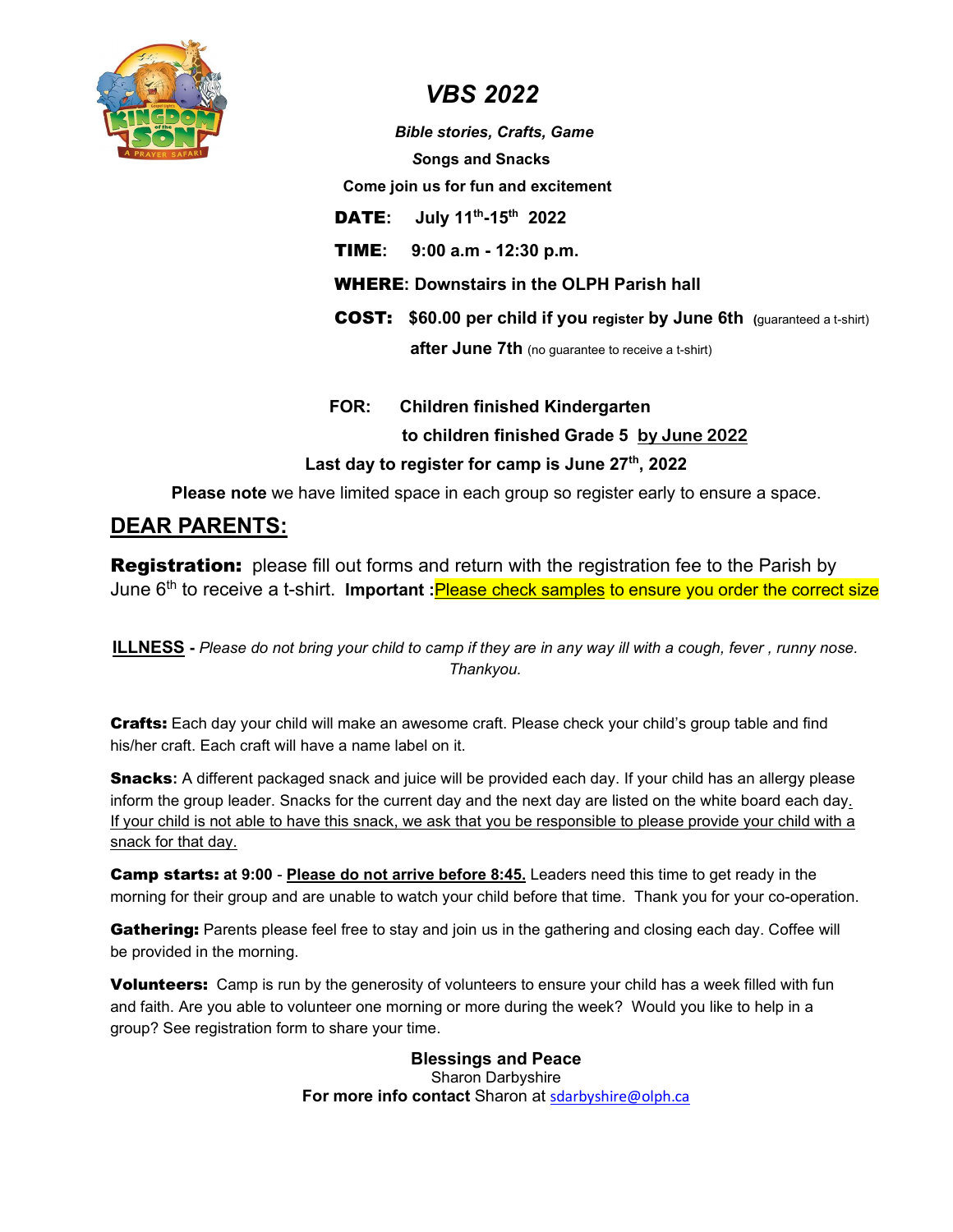

## VBS Registration

COST: \$60.00 per child if you register

by June 6th (guaranteed a t-shirt) \$70 per child after June 7th (no guarantee of a t-shirt) Payable by cash cheque or credit with this this form at time of registration \$25 non-refundable fee for cancellation

| Last day to register for camp is June 26th |  |
|--------------------------------------------|--|
|--------------------------------------------|--|

| Staff please put a<br>check mark in the<br>boxes |  |
|--------------------------------------------------|--|
| Paid by:                                         |  |
| Cash   Cheque                                    |  |
| Debit or Credit                                  |  |
| Received by:                                     |  |
| Date:                                            |  |
|                                                  |  |

## PLEASE PRINT CLEARLY

|                 | 1st Childs First Name ______________________                                     |                                           |                                                                                                          |
|-----------------|----------------------------------------------------------------------------------|-------------------------------------------|----------------------------------------------------------------------------------------------------------|
|                 |                                                                                  |                                           |                                                                                                          |
|                 | Alberta's Health Care # _____________________                                    |                                           |                                                                                                          |
|                 | T-shirt size _______ (see size chart)    School Name ___________________________ |                                           |                                                                                                          |
|                 |                                                                                  |                                           |                                                                                                          |
|                 |                                                                                  |                                           |                                                                                                          |
|                 | Alberta's Health Care # _____________________                                    |                                           |                                                                                                          |
|                 | T-shirt size ______ (see size chart) School Name __________________________      |                                           |                                                                                                          |
|                 |                                                                                  |                                           |                                                                                                          |
|                 | 3rd Childs First Name_______________________                                     |                                           |                                                                                                          |
|                 |                                                                                  |                                           |                                                                                                          |
|                 | Alberta's Health Care # _______________________                                  |                                           |                                                                                                          |
|                 | T-shirt size _______ (see size chart) School Name ______________________________ |                                           |                                                                                                          |
|                 |                                                                                  |                                           | Child(ren) lives with both parents: $\square$ mother $\square$ father $\square$ other $\square$ Specify: |
|                 |                                                                                  |                                           |                                                                                                          |
|                 |                                                                                  |                                           |                                                                                                          |
|                 |                                                                                  |                                           |                                                                                                          |
|                 |                                                                                  |                                           |                                                                                                          |
|                 |                                                                                  |                                           |                                                                                                          |
|                 |                                                                                  |                                           | <b>Emergency Contact Name</b> (other than parent)<br><u>Emergency Contact Name</u> (other than parent)   |
|                 | <b>Relationship Relationship</b>                                                 |                                           | Phone Number _______________                                                                             |
|                 |                                                                                  | Shirt included if registered by June 7th  |                                                                                                          |
|                 | **Please check the size with samples to confirm the correct size.                | We will not have extra sizes to exchange. |                                                                                                          |
| Children sizes: | sm (6-8) md (10/12) lg (14/16)                                                   |                                           | Adult sizes sm, md, large, Xlarge, XXlarge                                                               |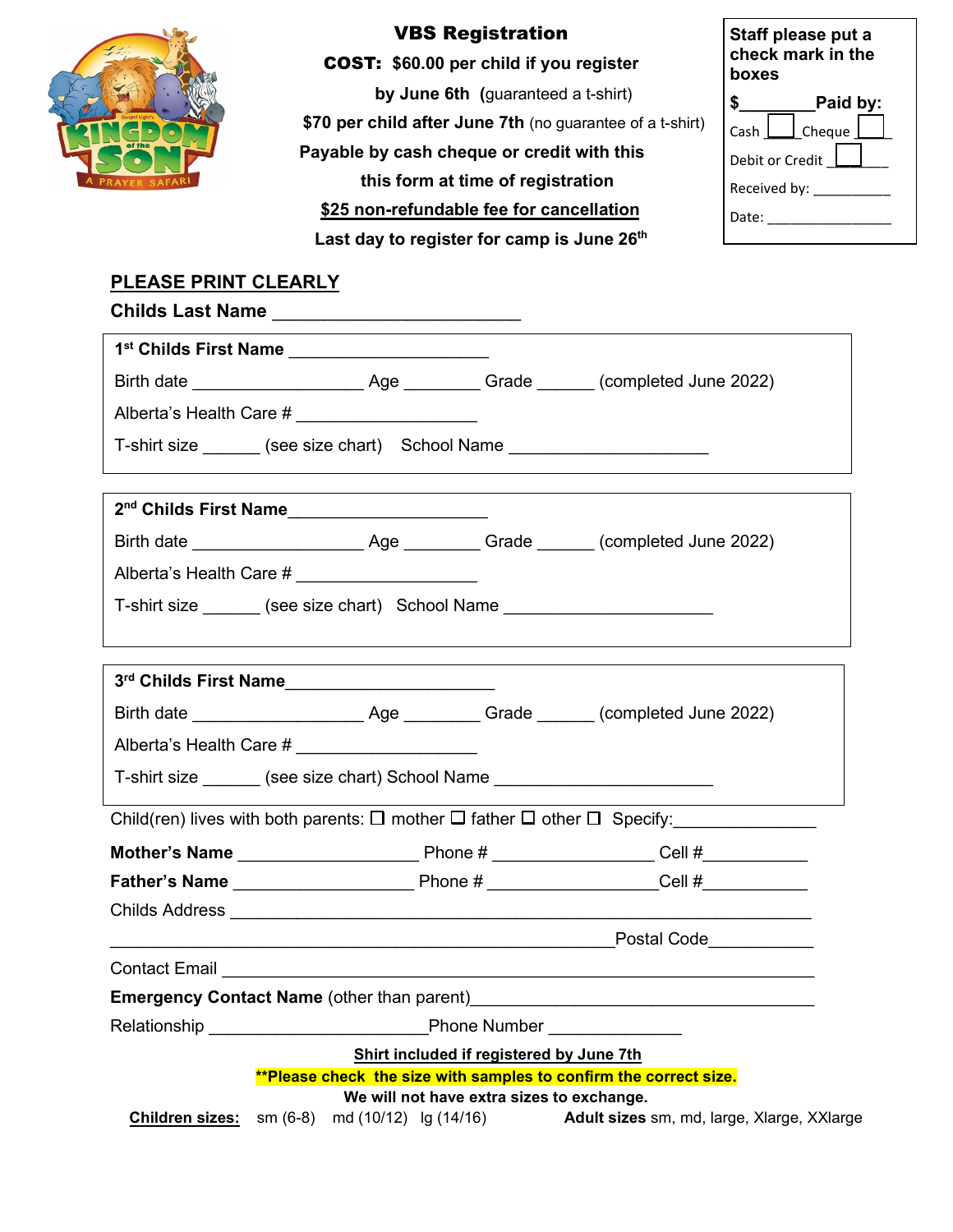## IMPORTANT INFORMATION

Does your child have Medical issues, special needs or special circumstances that the Director, Volunteers or medical personal should be made aware of?

If Yes, please give a description below:

We will contact you to discuss the conditions before accepting registration. We want to ensure that everyone to has a positive experience. VBS is run totally by volunteers who are not trained to care for children with special needs.

\_\_\_\_\_\_\_\_\_\_\_\_\_\_\_\_\_\_\_\_\_\_\_\_\_\_\_\_\_\_\_\_\_\_\_\_\_\_\_\_\_\_\_\_\_\_\_\_\_\_\_\_\_\_\_\_\_\_\_\_\_\_\_\_\_\_\_\_\_\_\_\_\_\_\_\_\_\_\_\_\_\_\_\_\_\_\_\_\_\_

\_\_\_\_\_\_\_\_\_\_\_\_\_\_\_\_\_\_\_\_\_\_\_\_\_\_\_\_\_\_\_\_\_\_\_\_\_\_\_\_\_\_\_\_\_\_\_\_\_\_\_\_\_\_\_\_\_\_\_\_\_\_\_\_\_\_\_\_\_\_\_\_\_\_\_\_\_\_\_\_\_\_\_\_\_\_\_\_\_\_

Allergies we should be aware of: \_\_\_\_\_\_\_\_\_\_\_\_\_\_\_\_\_\_\_\_\_\_\_\_\_\_\_\_\_\_\_\_\_\_\_\_\_\_\_\_\_\_\_\_\_\_\_\_\_\_\_

Does your child have an EPI Pen?

PLEASE NOTE: If your child has a food allergy and is not able to have the snacks we are providing we ask that you send a snack for your child and inform the leader. We try to post the snack on the white board every day so you know what is being provided.

### Please read the following information carefully before signing.

I, the undersigned, acknowledge it is the organizer's desire to give each young person a safe and positive day camp experience. I hereby waive, release, discharge and hold harmless, The Catholic Archdiocese of Edmonton and their employees and volunteers of Our Lady of Perpetual Help of and from any and all actions, causes of action and claims of whatsoever kind or nature which I may have now or in the future, including but not limited to, claims for medical expenses or treatment, personal injury, illness, death or damage to persons or property that may arise from participation in this event, (including all claims and liability for damage resulting from bee or hornet stings or any other insect bites). In case of injury I hereby give permission to the physician selected by the camp to hospitalize and secure proper treatment to my child.

### ACKNOWLEDGEMENT

| I have read the above and understand that by participating in the activity described above we are |        |            |
|---------------------------------------------------------------------------------------------------|--------|------------|
| assuming the risks associated with doing so and give my child                                     |        | permission |
| to participate in OLPH Vacation Bible Camp.                                                       | (name) |            |
| Parent/Guardian Signature                                                                         | Date   |            |

### Freedom of Information protection

 I give permission for OLPH to take photographs and post them on Church bulletin boards, slideshow and VBS scrapbook. We will not post on Facebook or Parish website.

Parent/Guardian Signature \_\_\_\_\_\_\_\_\_\_\_\_\_\_\_\_\_\_\_\_\_\_\_\_\_\_\_\_\_\_\_\_\_\_ Date \_\_\_\_\_\_\_\_\_\_\_\_\_